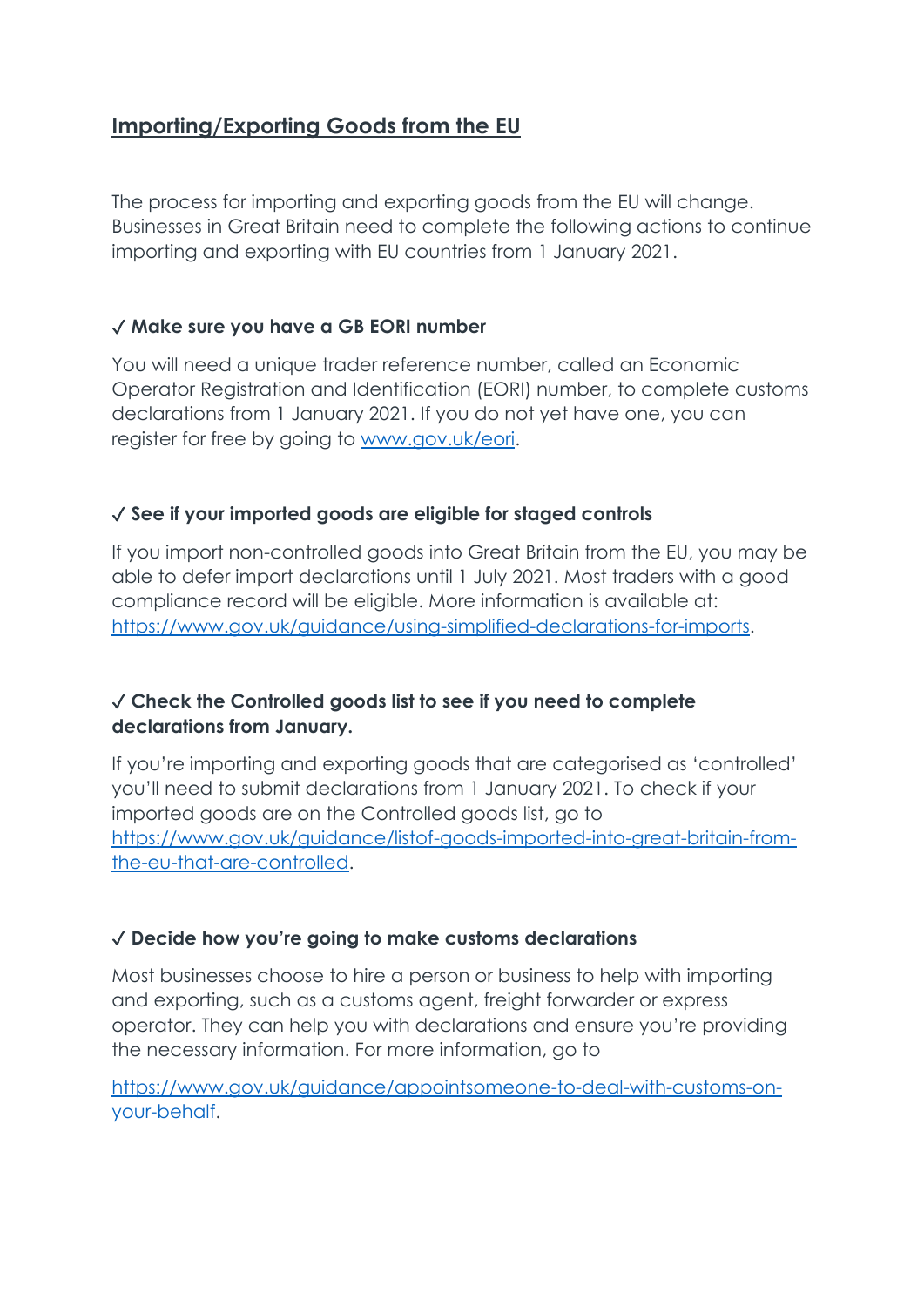## ✓ **Check if Import VAT is due at the border**

If you import any goods from the EU into Great Britain, you may need to pay Import VAT from 1 January 2021. Import VAT will not be due at the border if goods in a consignment are worth less than £135. The only exception to this is consignments containing excise goods, where Import VAT (along with Excise and Customs duties where applicable) will be due at the border. For more information, go to: [https://www.gov.uk/government/publications/changes](https://www.gov.uk/government/publications/changes-tovat-treatment-of-overseas-goods-sold-to-customers-from-1-january-2021)[tovat-treatment-of-overseas-goods-sold-to-customers-from-1-january-2021.](https://www.gov.uk/government/publications/changes-tovat-treatment-of-overseas-goods-sold-to-customers-from-1-january-2021)

## ✓ **Decide how you will account for import VAT when you make a customs declaration**

If you're business is VAT-registered, from 1 January 2021 you'll be able to use postponed VAT accounting to account for Import VAT, for goods imported into the UK from anywhere in the world. This means you can account for VAT on goods imported through your VAT Return. For more information, go to [www.gov.uk/guidance/check-when-you-can-account-for-import-vat-on](http://www.gov.uk/guidance/check-when-you-can-account-for-import-vat-on-yourvat-return)[yourvat-return.](http://www.gov.uk/guidance/check-when-you-can-account-for-import-vat-on-yourvat-return)

#### **Useful links:**

- Border Operating Model [The Border Operating Model -](https://www.gov.uk/government/publications/the-border-operating-model) GOV.UK [\(www.gov.uk\)](https://www.gov.uk/government/publications/the-border-operating-model) (Annex E – Rail Requirements)
- CHIEF [CHIEF user guides and technical specifications -](https://www.gov.uk/government/collections/chief-user-guides-and-technical-specifications) GOV.UK [\(www.gov.uk\)](https://www.gov.uk/government/collections/chief-user-guides-and-technical-specifications)
- Commodity Codes [Finding commodity codes for imports into or exports](https://www.gov.uk/guidance/finding-commodity-codes-for-imports-or-exports)  out of the UK or EU - [GOV.UK \(www.gov.uk\)](https://www.gov.uk/guidance/finding-commodity-codes-for-imports-or-exports)
- Customs Agents [List of customs agents and fast parcel operators -](https://www.gov.uk/guidance/list-of-customs-agents-and-fast-parcel-operators) [GOV.UK \(www.gov.uk\)](https://www.gov.uk/guidance/list-of-customs-agents-and-fast-parcel-operators)
- EORI Number Get an EORI number [GOV.UK \(www.gov.uk\)](https://www.gov.uk/eori)
- Export Goods to the EU [Prepare to export goods from Great Britain to the](https://www.gov.uk/prepare-to-export-from-great-britain-from-january-2021)  [EU from 1 January 2021 -](https://www.gov.uk/prepare-to-export-from-great-britain-from-january-2021) GOV.UK (www.gov.uk)
- How to import and export goods between Great Britain and the EU from 1 January 2021[:www.gov.uk/government/publications/how-to-import-and](http://www.gov.uk/government/publications/how-to-import-and-export-goodsbetween-great-britain-and-the-eu-from-1-january-2021)[export-goodsbetween-great-britain-and-the-eu-from-1-january-2021.](http://www.gov.uk/government/publications/how-to-import-and-export-goodsbetween-great-britain-and-the-eu-from-1-january-2021)
- Import/Export and Customs for Businesses [Business tax: Import, export and](https://www.gov.uk/topic/business-tax/import-export)  [customs for businesses -](https://www.gov.uk/topic/business-tax/import-export) detailed information - GOV.UK (www.gov.uk)
- Incoterms Incoterms® 2020 ICC [International Chamber of Commerce](https://iccwbo.org/resources-for-business/incoterms-rules/incoterms-2020/)  [\(iccwbo.org\)](https://iccwbo.org/resources-for-business/incoterms-rules/incoterms-2020/)
- New Export System New Export System (NES): how to apply for and use the online form - [GOV.UK \(www.gov.uk\)](https://www.gov.uk/government/publications/new-export-system-nes-how-to-apply-for-and-use-the-online-form)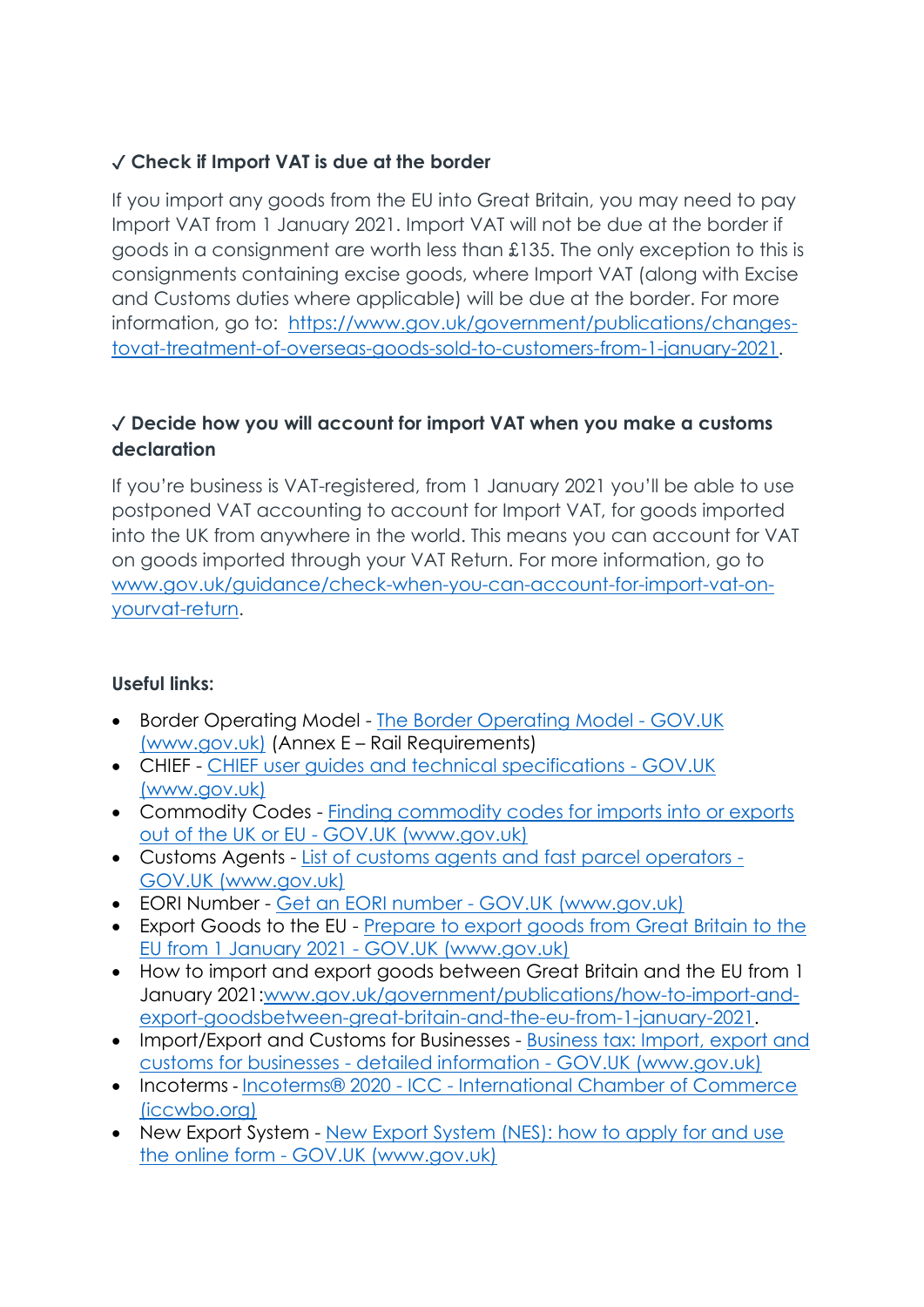- [Prepare to export goods from Great Britain to the EU from 1 January 2021 -](https://www.gov.uk/prepare-to-export-from-great-britain-from-january-2021) [GOV.UK \(www.gov.uk\)](https://www.gov.uk/prepare-to-export-from-great-britain-from-january-2021)
- [Prepare to import goods from the EU to Great Britain from 1 January 2021 -](https://www.gov.uk/prepare-to-import-to-great-britain-from-january-2021) [GOV.UK \(www.gov.uk\)](https://www.gov.uk/prepare-to-import-to-great-britain-from-january-2021)
- UK Tariffs [UK tariffs from 1 January 2021 -](https://www.gov.uk/guidance/uk-tariffs-from-1-january-2021) GOV.UK (www.gov.uk)

# **Trading with the EU**

After 31 December 2020, EU trade agreements will not apply to the UK. The UK is seeking to reproduce the effects of existing EU agreements for when they no longer apply to the UK. This will ensure continuity of trading arrangements for UK businesses. This means businesses will have to take action.

## ✓ **Apply for an export licence to export dual-use items to the EU and Channel Islands**

From January 2021, you will need an export licence issued by the UK to export dual-use items from Great Britain to the EU or Channel Islands. If you do not have the correct licence, your goods may be held at the border. Register now for an Open General Export Licence through SPIRE, the online export licensing system.

More information is available at: [https://www.gov.uk/guidance/exportingcontrolled-goods-after-eu](https://www.gov.uk/guidance/exportingcontrolled-goods-after-eu-exit#exporting-dual-use-items)[exit#exporting-dual-use-items.](https://www.gov.uk/guidance/exportingcontrolled-goods-after-eu-exit#exporting-dual-use-items)

#### ✓ **Use the 'Check How to Export Goods' tool on gov.uk to look up information on overseas tariffs, rules and border formalities for trading your goods worldwide.**

Use the 'Check How to Export Goods' service on GOV.UK to check duties and customs procedures for exporting your goods worldwide. Failure to complete the proper documentation or follow the correct procedures may result in delays getting goods through customs as well as unexpected taxes on goods upon entry to the destination and country. From January 2021, there will be new requirements for how you export goods from the UK. Use the service at: [https://www.gov.uk/check-duties-customs-exporting.](https://www.gov.uk/check-duties-customs-exporting)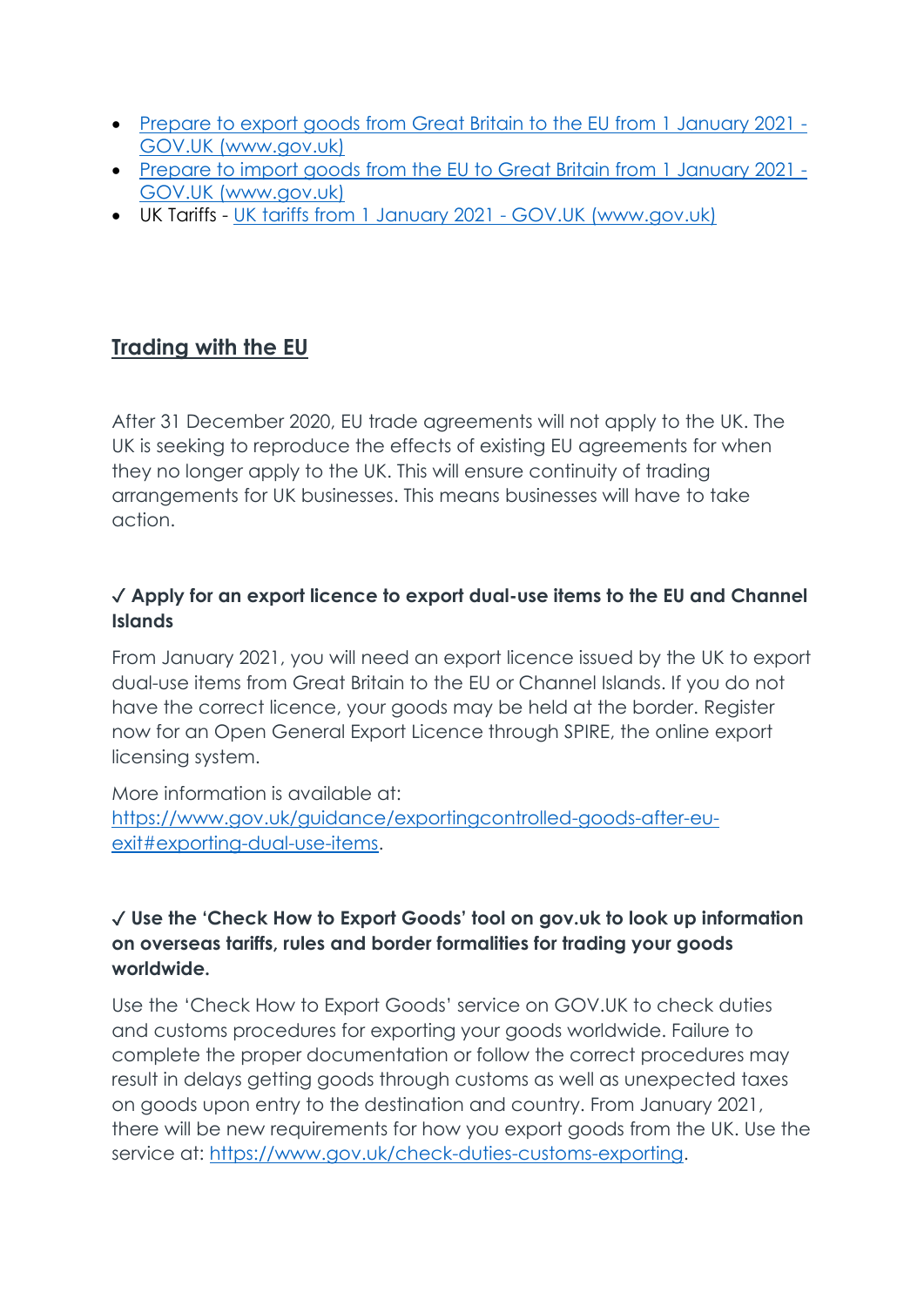### ✓ **Use the new UK Global Tariff schedule to check what tariff will be payable on goods entering the UK from 1 January 2021.**

If you import goods into the UK, you should check the new UK Global Tariff schedule. From 1 January 2021, the UK Global Tariff schedule will apply to all goods imported into the UK unless an exception applies. Exceptions include goods you import from a country that has a trade agreement with the UK or from a developing country that pays less or no duty because it's part of the Generalised Scheme of Preferences. You can check the tariffs that will apply to goods you import at: [https://www.gov.uk/guidance/uk-tariffs-from-1](https://www.gov.uk/guidance/uk-tariffs-from-1-january2021) [january2021.](https://www.gov.uk/guidance/uk-tariffs-from-1-january2021)

### ✓ **Check changes to trading with developing countries currently benefitting from the EU Generalised Scheme of Preferences.**

From January 2021, the UK will have its own Generalised Scheme of references.

Businesses importing goods from eligible developing countries will be able to get trade preferences through the UK's new scheme. This means that you may be able to benefit from a reduction or removal of duty (tariffs) on imports from developing countries into the UK. Check the guidance at [https://www.gov.uk/guidance/trading-with-developing-nations-during](https://www.gov.uk/guidance/trading-with-developing-nations-during-andafter-the-transition-period)[andafter-the-transition-period.](https://www.gov.uk/guidance/trading-with-developing-nations-during-andafter-the-transition-period)

#### ✓ **Use GOV.UK guidance to understand changes to trading with non-EU countries from 1 January 2021. Check if the UK has negotiated a trade agreement with the country you will be trading with.**

Trading with countries outside the EU may change from January 2021. Find out about trade continuity agreements the UK has signed and agreements that are still under discussion at: [https://www.gov.uk/guidance/uk-trade](https://www.gov.uk/guidance/uk-trade-agreementswith-non-eu-countries)[agreementswith-non-eu-countries.](https://www.gov.uk/guidance/uk-trade-agreementswith-non-eu-countries)

### ✓ **Businesses will be able to submit applications via the UK's new independent trade remedies system if they believe they are being injured by the effects of unfair trade practices or surges in imports. Familiarise yourself with the UK's new trade remedies process on GOV.UK.**

From 1 January 2021, if you think your business has been injured by unfair import practices, you can submit an application to the UK's new trade remedies system.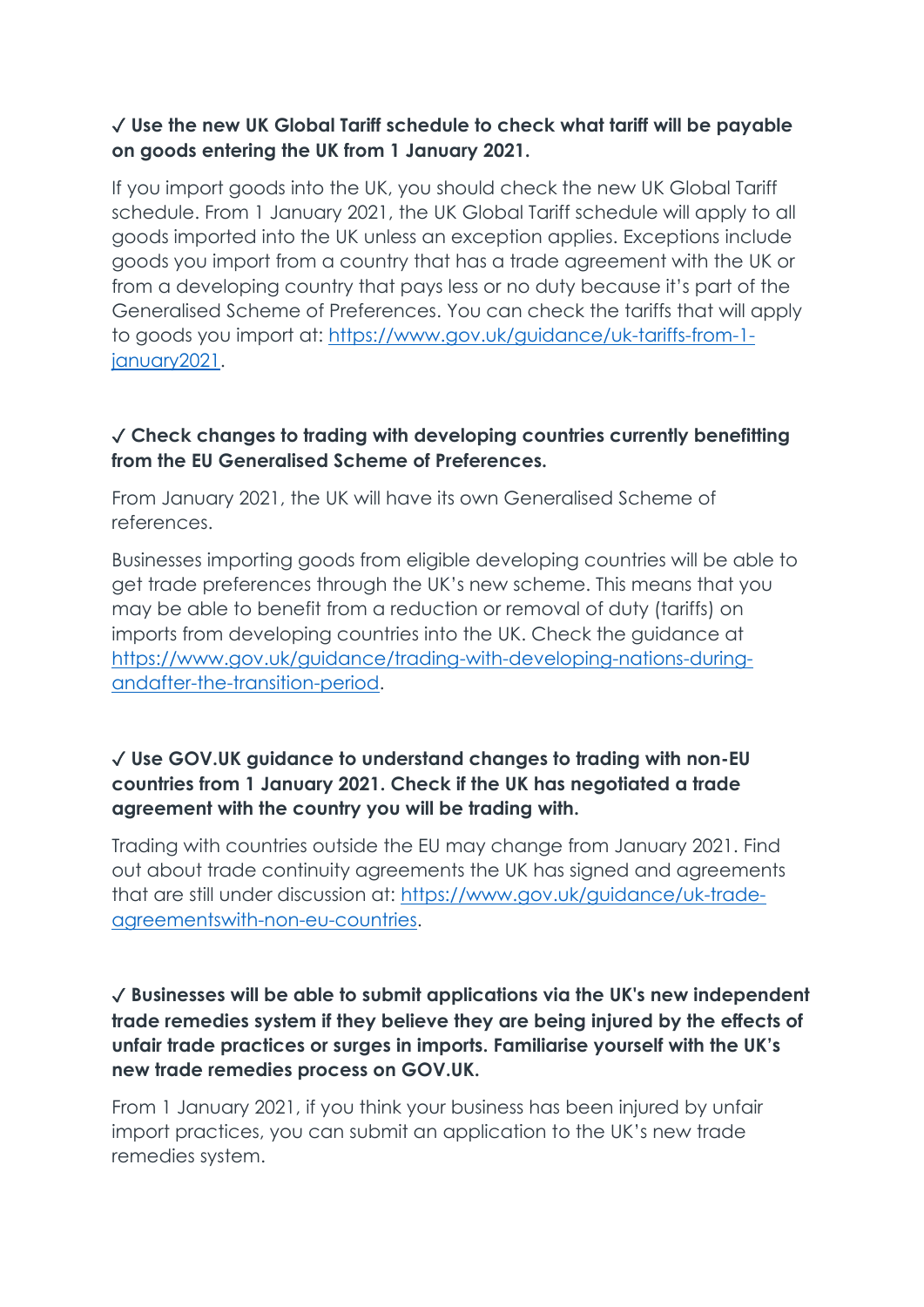Create an account and register your interest in UK trade remedy investigations and reviews on the Trade Remedies Service. For more information, visit: [https://www.gov.uk/government/publications/the-uk-trade](https://www.gov.uk/government/publications/the-uk-trade-remediesinvestigations-process)[remediesinvestigations-process.](https://www.gov.uk/government/publications/the-uk-trade-remediesinvestigations-process)

## **Useful links:**

- Access2Markets [Access2Markets Welcome home page \(europa.eu\)](https://trade.ec.europa.eu/access-to-markets/en/content)
- [Check UK trade tariffs from 1 January 2021 -](https://www.gov.uk/check-tariffs-1-january-2021) GOV.UK (www.gov.uk)
- Check UK trade tariffs from 1 January 2021: [https://www.gov.uk/check](https://www.gov.uk/check-tariffs-1-january-2021)[tariffs-1-january-2021](https://www.gov.uk/check-tariffs-1-january-2021)
- Contact Us: [https://www.great.gov.uk/transition-period/contact/.](https://www.great.gov.uk/transition-period/contact/)
- [Exporting controlled goods from 1 January 2021 -](https://www.gov.uk/guidance/exporting-controlled-goods-after-eu-exit#exporting-dual-use-items) GOV.UK (www.gov.uk)
- [Government publishes updated GB-EU Border Operating Model -](https://www.gov.uk/government/news/government-publishes-updated-gb-eu-border-operating-model) GOV.UK [\(www.gov.uk\)](https://www.gov.uk/government/news/government-publishes-updated-gb-eu-border-operating-model)
- How to Export Goods system here: [https://www.check-duties](https://www.check-duties-customsexporting-goods.service.gov.uk/selectdest)[customsexporting-goods.service.gov.uk/selectdest.](https://www.check-duties-customsexporting-goods.service.gov.uk/selectdest)
- [Notice 375: Tariff Quotas -](https://www.gov.uk/government/publications/notice-375-tariff-quotas/notice-375-tariff-quotas#printedtariff) GOV.UK (www.gov.uk)
- Notice of Determination: safeguard measures on certain steel products application of tariff rate quotas - GOV.UK (www.gov.uk)
- Search for 'UK alobal tariff' on GOV.UK.
- [The Border Operating Model -](https://www.gov.uk/government/publications/the-border-operating-model) GOV.UK (www.gov.uk)
- To find out what rules of origin apply to your exports, use the new UKs Check
- [UK and EU preferential export procedures \(Notice 827\) -](https://www.gov.uk/government/publications/notice-827-european-union-preferences-export-procedures/notice-827-european-union-preferences-export-procedures) GOV.UK [\(www.gov.uk\)](https://www.gov.uk/government/publications/notice-827-european-union-preferences-export-procedures/notice-827-european-union-preferences-export-procedures)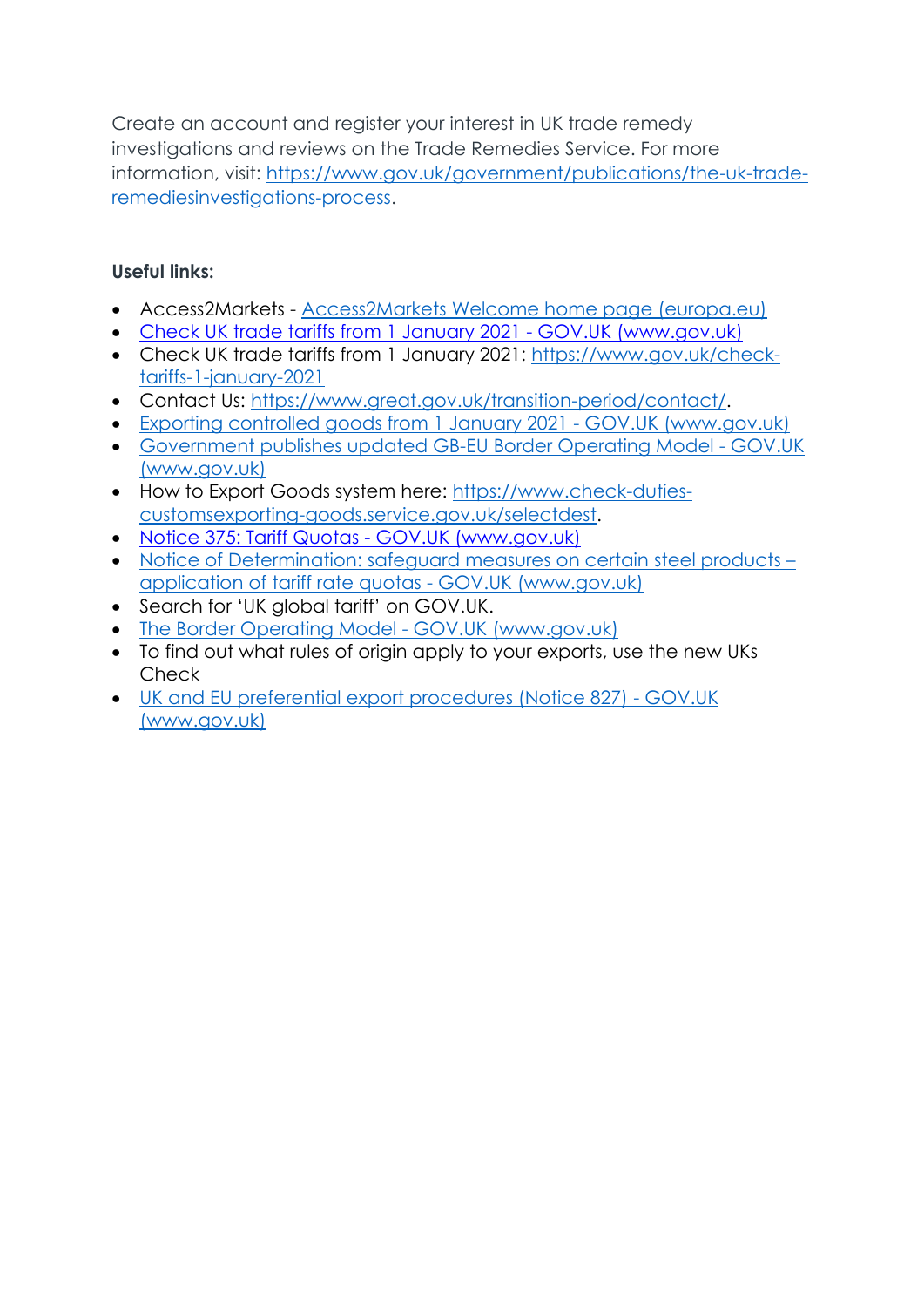# **Northern Ireland Protocol**

From 1 January 2021, the Northern Ireland Protocol will take effect. Businesses and individuals will be able to move goods from Northern Ireland into the rest of the United Kingdom on the same basis as now. However, the application of the Protocol will involve some changes for goods movements into Northern Ireland.

#### ✓ **Follow NI specific rules for trading between GB and Northern Ireland.**

There will be some changes for goods movements into Northern Ireland from Great Britain. The new Trader Support Service is available to support businesses with these movements.

The free Trader Support Service:

- will help if you move goods between Great Britain and Northern Ireland, or
- bring goods into Northern Ireland from outside the UK
- will be free to use and guide you through any changes to the way goods
- move between Great Britain and Northern Ireland
- can complete declarations on your behalf

Processes for Northern Ireland businesses moving goods to and from the European Union (including Ireland) will not change after the Transition Period.

More information is available at: https://www.gov.uk/guidance/tradersupportservice and [https://www.gov.uk/government/publications/moving](https://www.gov.uk/government/publications/moving-goods-underthe-northern-ireland-protocol)[goods-underthe-northern-ireland-protocol.](https://www.gov.uk/government/publications/moving-goods-underthe-northern-ireland-protocol)

[Moving goods into, out of, or through Northern Ireland from 1 January 2021 -](https://www.gov.uk/guidance/moving-goods-into-out-of-or-through-northern-ireland-from-1-january-2021) [GOV.UK \(www.gov.uk\)](https://www.gov.uk/guidance/moving-goods-into-out-of-or-through-northern-ireland-from-1-january-2021)

Trader Support Service - [Sign up for the Trader Support Service -](https://www.gov.uk/guidance/trader-support-service) GOV.UK [\(www.gov.uk\)](https://www.gov.uk/guidance/trader-support-service)